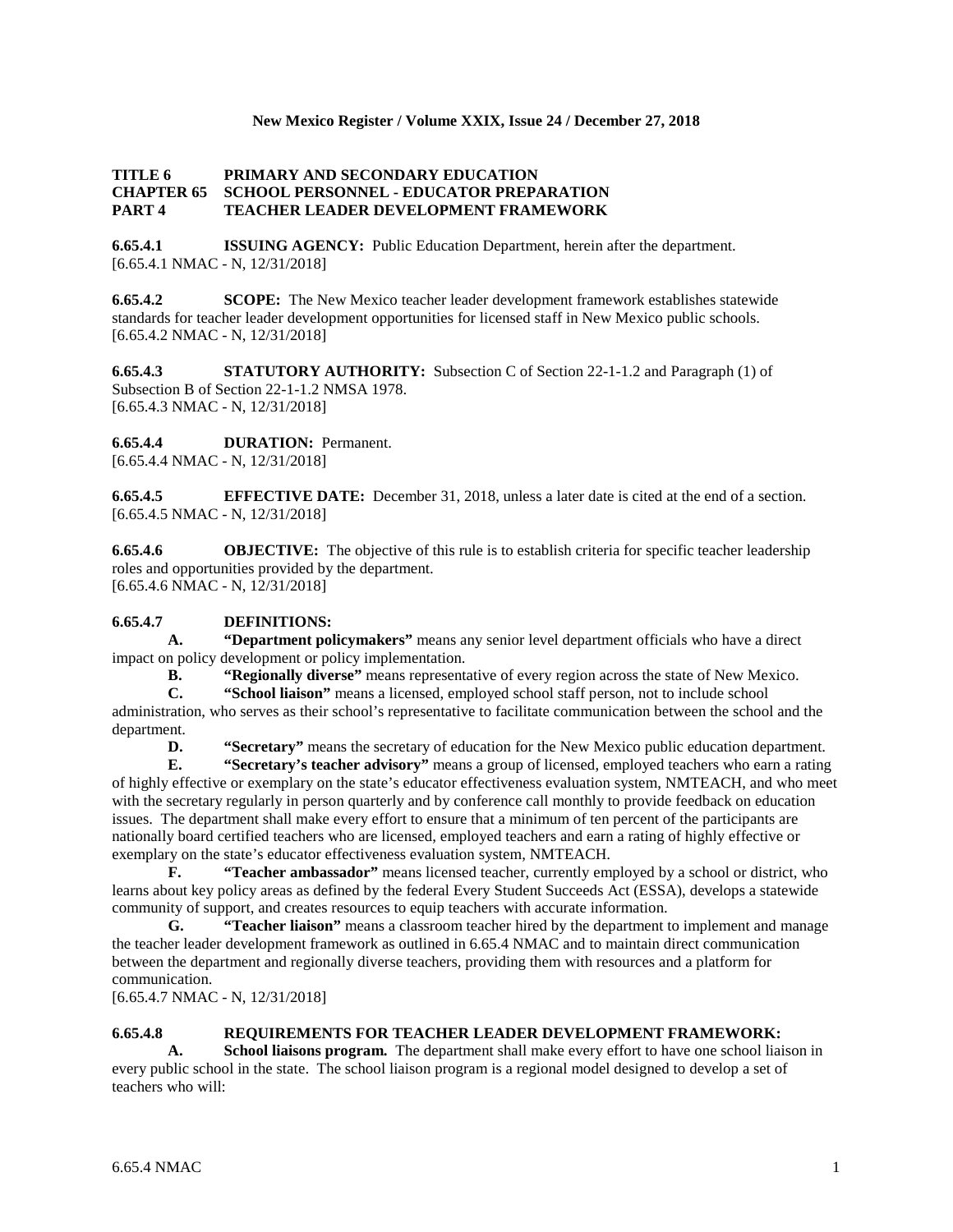**(1)** serve as their school's liaison to disseminate information regarding key policy areas as defined by the federal ESSA;

- **(2)** provide feedback to department policymakers and the secretary;
- **(3)** develop skills to support colleagues' growth and development; and
- **(4)** gain access to department resources and tools.

**B. Teacher ambassadors program.** Beginning December 31, 2018, returning applicants shall be given the option to stay in the program for one additional year. The department shall make every effort to begin each year with 55 teacher ambassadors, at a minimum.

**(1)** Teachers ambassadors are required to complete specific deliverables outlined by the department.

**(2)** The department shall provide teacher ambassadors with a stipend.

**C. Secretary's teacher advisory.** Beginning December 31, 2018, returning applicants shall be given the option to stay in the program through July 1, 2020. The department shall make every effort to begin each year with 50 members, at a minimum, of the secretary's teacher advisory. The secretary's teacher advisory shall collaborate and engage with the secretary in person quarterly and by conference call monthly to advise on key policy areas as defined in the federal ESSA. The department shall work to ensure representation among the secretary's teacher advisory members that reflects the diverse geography and cultures of New Mexico. [6.65.4.8 NMAC - N, 12/31/2018]

# **6.65.4.9 REQUIREMENTS FOR TEACHER LEADER DEVELOPMENT ENGAGEMENT:**

**A. School liaisons.** School liaisons must participate in virtual and regional in-person meetings provided and facilitated by the department.

**(1)** The purpose of the virtual and regional in-person meetings is to:

- **(a)** collaborate with educators across the region;
- **(b)** learn about key policy areas as defined by ESSA;
- **(c)** build instructional content and leadership skills through professional learning

opportunities;

- **(d)** network with other teachers; and
- **(e)** develop a community of support.

**(2)** Virtual meetings facilitated by the department shall occur, at a minimum, once every month. Virtual meetings shall be scheduled to ensure that teacher liaisons will not miss instructional time with students.

**(3)** Regional meetings shall occur at locations across the state, at a minimum, two times per year. Regional meetings shall be scheduled to ensure that teacher liaisons will not miss instructional time with students nor need to stay overnight.

**(4)** Virtual and regional meetings shall provide teacher liaisons with resources and information regarding education policy and practice.

#### **B. Teacher ambassadors.**

**(1)** Teacher ambassadors shall participate in quarterly in-person meetings annually hosted by the department.

**(2)** The in-person meetings shall provide opportunities to learn about and discuss education policy and practice.

**C. Secretary's teacher advisory.**

**(1)** The secretary's teacher advisory shall meet with the secretary at least once quarterly for a full day.

**(2)** The secretary's teacher advisory shall participate in monthly calls facilitated by the secretary and teacher liaisons.

**D. Annual teacher summit.** An annual teacher summit shall be organized by the department. The teacher liaisons shall be responsible for disseminating communication regarding the event and planning logistics. The department shall collaborate with school liaisons, teacher ambassadors, and the secretary's teacher advisory to ensure that the teacher summit:

**(1)** brings together teachers from across the state to learn, collaborate, and celebrate with their peers;

**(2)** provides training that covers multiple areas of education policy and practice and is led by teachers.

[6.65.4.9 NMAC - N, 12/31/2018]